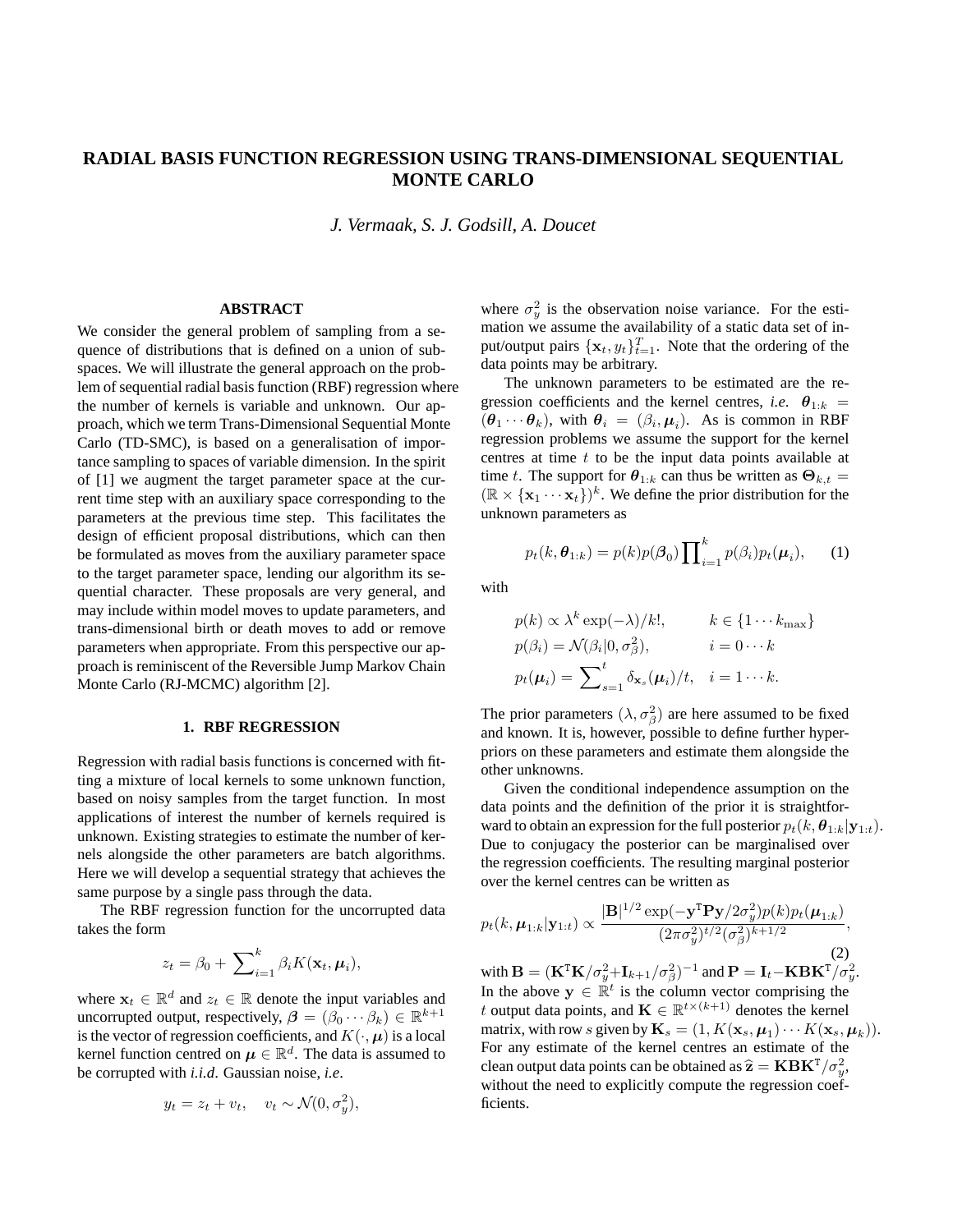Note that even though we consider the problem of sequential RBF regression here, our algorithm is applicable to the sequential estimation of any distribution  $p_t(k, \theta_{1:k}|y_{1:t})$ that can be evaluated up to a normalising constant. The space over which the parameters are defined is allowed to be of variable dimension and evolve over time.

## **2. TRANS-DIMENSIONAL SEQUENTIAL MONTE CARLO**

Our aim is to generate samples for a Monte Carlo approximation to the target posterior  $p_t(k, \theta_{1:k}|\mathbf{y}_{1:t})$ . Designing an efficient proposal distribution to generate samples directly in the target parameter space is difficult. This is mostly due to the fact that the dimension of the parameter space is generally high and variable. To circumvent these problems we augment the target parameter space with an auxiliary parameter space, which we will later associate with the parameters at the previous time step. The target distribution over the resulting joint space is defined as

$$
\pi_t(k, \theta_{1:k}; k', \theta'_{1:k'}) = p_t(k, \theta_{1:k}|\mathbf{y}_{1:t})q'_t(k', \theta'_{1:k'}|k, \theta_{1:k}).
$$
\n(3)

This joint clearly admits the desired target distribution as a marginal. Apart from some weak assumptions, which we will discuss shortly, the distribution  $q'_t$  is entirely arbitrary, and may depend on the data and the time step. In fact, in the application to RBF regression we consider here we will set it to  $q'_t(k', \theta'_{1:k'}|k, \theta_{1:k}) = \delta_{(k, \theta_{1:k})}(k', \theta'_{1:k'})$ , so that it effectively disappears from the expression above. Note also that  $k$  and  $k'$  are not constrained in any sense, so that the target and auxiliary parameter spaces may be of different dimension. A similar strategy of augmenting the space to simplify the importance sampling procedure has been exploited before in [1] to develop efficient SMC samplers for a wide range of models. To generate samples in this joint space we define our proposal to be of the form

$$
Q_t(k, \boldsymbol{\theta}_{1:k}; k', \boldsymbol{\theta}'_{1:k'}) = p_{t-1}(k', \boldsymbol{\theta}'_{1:k'} | \mathbf{y}_{1:t-1})
$$
  
 
$$
\times q_t(k, \boldsymbol{\theta}_{1:k}|k', \boldsymbol{\theta}'_{1:k'}),
$$
 (4)

where  $q_t$  may again depend on the data and the time step. This proposal embodies the sequential character of our algorithm. Similar to SMC methods [3] it generates samples for the parameters at the current time step by incrementally refining the posterior at the previous time step through the distribution  $q_t$ . Designing efficient incremental proposals is much easier than constructing proposals that generate samples directly in the target parameter space, since the posterior is unlikely to undergo dramatic changes over consecutive time steps. To compensate for the discrepancy between the proposal in (4) and the joint posterior in (3) the importance weight takes the form

$$
W_t = \frac{p_t(k, \theta_{1:k}|\mathbf{y}_{1:t})q_t'(k', \theta'_{1:k'}|k, \theta_{1:k})}{p_{t-1}(k', \theta'_{1:k'}|\mathbf{y}_{1:t-1})q_t(k, \theta_{1:k}|k', \theta'_{1:k'})}.
$$
 (5)

Due to the construction of the joint in (3) marginal samples in the target parameter space associated with this weighting will indeed be distributed according to the target posterior  $p_t(k, \theta_{1:k}|\mathbf{y}_{1:t})$ . As might be expected the importance weight in (5) is similar in form to the acceptance ratio for the RJ-MCMC algorithm [2]. One notable difference is that the reversibility condition is not required, so that for a given  $q_t$ ,  $q'_t$  may be arbitrary, as long as the ratio in (5) is welldefined.

In practice it is often necessary to design a number of candidate moves to obtain an efficient algorithm. Examples include update moves to refine the model parameters in the light of the new data, birth moves to add new parameters to better explain the new data, death moves to remove redundant or erroneous parameters, and many more. We will denote the set of candidate moves at time  $t$  by  $\{\alpha_{t,i}, q_{t,i}, q_{t,i}'\}_{i=1}^M$ , where  $\alpha_{t,i}$  is the probability of choosing move i, with  $\sum_{i=1}^{M} \alpha_{t,i} = 1$ . For each move i the importance weight  $W_{t,i}$  is computed by substituting the corresponding  $q_{t,i}$  and  $q'_{t,i}$  into (5). Note that the probability of choosing a particular move may depend on the old state and the time step, so that moves may be included or excluded as appropriate.

#### **3. EXPERIMENTS AND RESULTS**

#### **3.1. Algorithmic Details**

We will consider three kinds of moves: a zero move  $q_{t,1}$ , a birth move  $q_{t,2}$ , and a death move  $q_{t,3}$ . The zero move leaves the model parameters unchanged. The birth move adds a new kernel at a uniformly randomly chosen location over the grid of unoccupied input data points. The death move removes a uniformly randomly chosen kernel. For  $k = 0$  only the birth move is possible, whereas the birth move is impossible for  $k = k_{\text{max}}$  or  $k = t$ . Similar to [2] we set the move probabilities to

$$
\alpha_{t,2} = c \min\{1, p(k+1)/p(k)\}
$$
  
\n
$$
\alpha_{t,3} = c \min\{1, p(k-1)/p(k)\}
$$
  
\n
$$
\alpha_{t,1} = 1 - \alpha_{t,2} - \alpha_{t,3}
$$

in all other cases. In the above  $c \in (0,1)$  is a parameter that tunes the relative frequency of the dimension changing moves to the zero move. Given the expressions for the prior and posterior in (1) and (2), respectively, the generic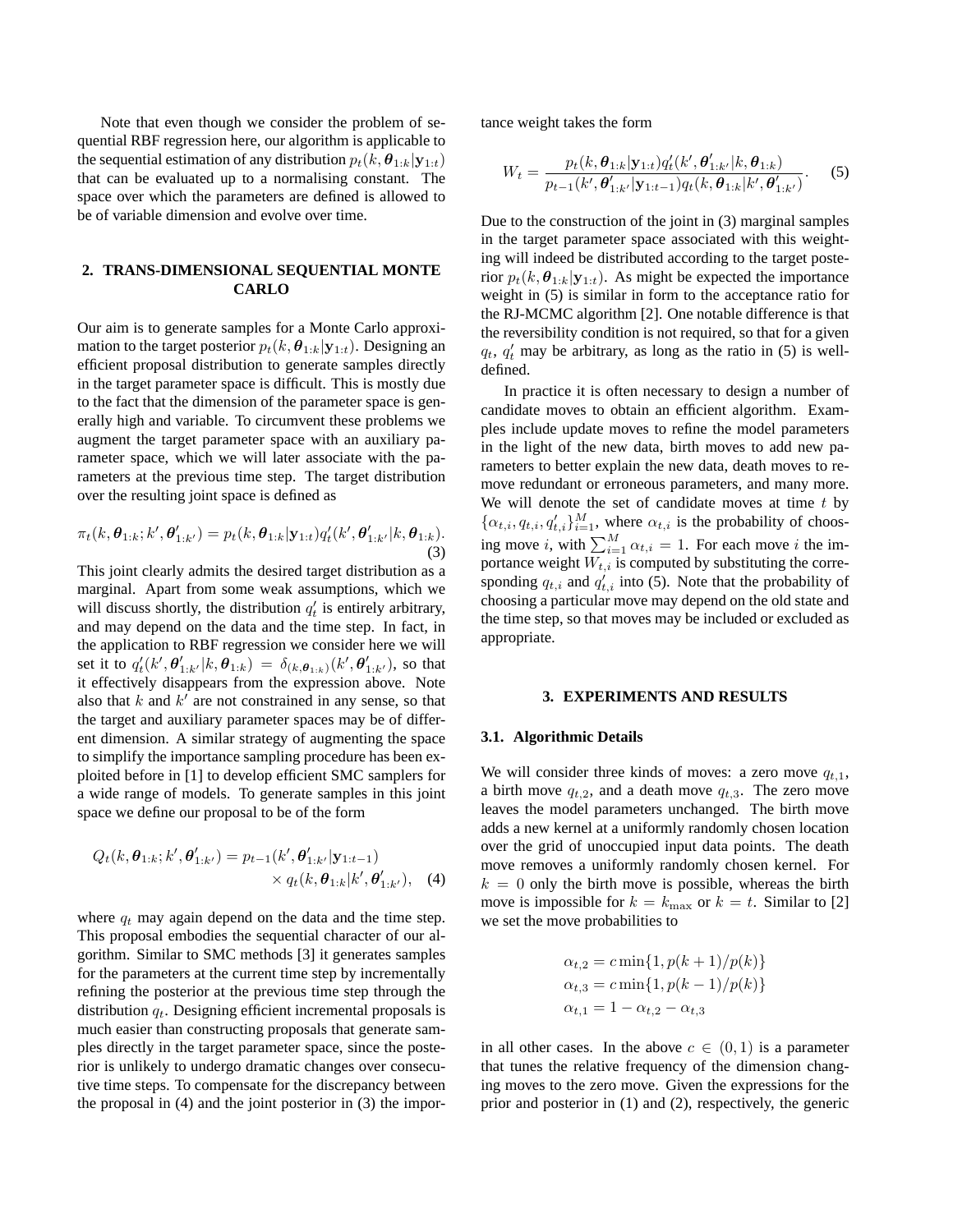expression for the importance weight in (5) becomes

$$
W_{t,i} \propto \frac{|\mathbf{B}|^{1/2} \exp(-(y^{\mathrm{T}} \mathbf{P} y - y^{\prime \mathrm{T}} \mathbf{P}' y')/2\sigma_y^2)}{|\mathbf{B}'|^{1/2} (2\pi \sigma_y^2)^{1/2} (\sigma_\beta^2)^{k-k'/2}} \times \frac{\lambda^{k-k'}(t-1)(k'-1)!}{t(k-1)! q_{t,i}(k, \mu_{1:k}|k', \mu_{1:k'})},
$$

where the primed variables are those corresponding to the posterior at time  $t - 1$ . Note that for each move we have set the arbitrary distribution  $q'_{t,i}$  to the Dirac delta mass centred on the values for the centres at the previous time step, so that this term effectively disappears from the expression for the importance weight. For the zero move the parameters are left unchanged, so that the expression for  $q_{t,1}$  in the importance weight becomes unity. This is often a good move to choose, and captures the notion that the posterior rarely changes dramatically over consecutive time steps. For the birth move one new kernel is added, so that  $k = k' + 1$ . The centre for this kernel is uniformly randomly chosen from the grid of unoccupied input data points. This means that the expression for  $q_{t,2}$  in the importance weight reduces to  $1/(t - k')$ , since there are  $t - k'$  such data points. Similarly, the death move removes a uniformly randomly chosen kernel, so that  $k = k' - 1$ . In this case the expression for  $q_{t,3}$ in the importance weight reduces to  $1/k'$ .

In the following sections we will evaluate the performance of the sequential RBF regression strategy on two standard benchmark data sets: the sinc data and the Boston housing data.

#### **3.2. Sinc Data**

This experiment is described in [4]. The training data is taken to be the sinc function, *i.e.*  $\operatorname{sinc}(x) = \sin(x)/x$ , corrupted by additive Gaussian noise of standard deviation  $\sigma_y = 0.1$ , for 50 evenly spaced points in the interval  $x \in$ [−10, 10]. In all the runs we presented these points to the sequential estimation algorithm in random order. For the test data we used 1000 points over the same interval. We used a Gaussian kernel of width 1.6, and set the fixed parameters of the model to<sup>1</sup> ( $\lambda$ ,  $k_{\text{max}}$ ) = (1, 50). The fraction of dimension change moves was set to  $c = 0.25$ .

The left side of Figure 1 shows the test error as a function of the number of samples  $N$ . These results were obtained by averaging over 25 random generations of the training data for each value of  $N$ . As expected, the error decreases with an increase in the number of samples. No significant decrease is obtained beyond  $N = 250$ , and we adopted this value for subsequent comparisons. A typical minimum mean square error (MMSE) estimate of the clean data is shown in the bottom of Figure 1.



**Fig. 1**. **Results for the sinc experiment**. Test error as a function of the number of samples (top), and example fit (bottom), showing the uncorrupted data (blue circles), noisy data (red crosses) and MMSE estimate (green squares). For this example the test error was 0.0309 and an average of 6.18 kernels were used.

In Table 1 we compare the results of the TD-SMC algorithm with a number of batch strategies for the support vector machine (SVM) [6] and relevance vector machine (RVM) [7, 8]. The results for the batch algorithms are duplicated from [4, 9]. The error for the TD-SMC algorithm is slightly higher. This is due to the stochastic nature of the algorithm, and the fact that it uses only very simple moves that take no account of the characteristics of the data during the move proposition. This increase should be offset against the algorithm simplicity and efficiency. The error could be further decreased by designing more complex moves.

| Method              | <b>Test Error</b> | # Kernels |
|---------------------|-------------------|-----------|
| Figueiredo [10]     | 0.0455            | 7.0       |
| <b>SVM</b> [6]      | 0.0519            | 28.0      |
| RVM [7, 8]          | 0.0494            | 6.9       |
| Variational RVM [4] | 0.0494            | 7.4       |
| MCMC <sup>[9]</sup> | 0.0468            | 6.5       |
| TD-SMC              | 0.0591            | 45        |

**Table 1**. **Comparative performance results for the sinc data**. The batch results are reproduced from [4, 9].

 $1$ To perform the estimation we have, in fact, defined non-informative inverted gamma priors over  $\sigma_{\beta}^2$  and  $\sigma_y^2$ , and estimated these alongside the kernel centres. Details can be found in [5].